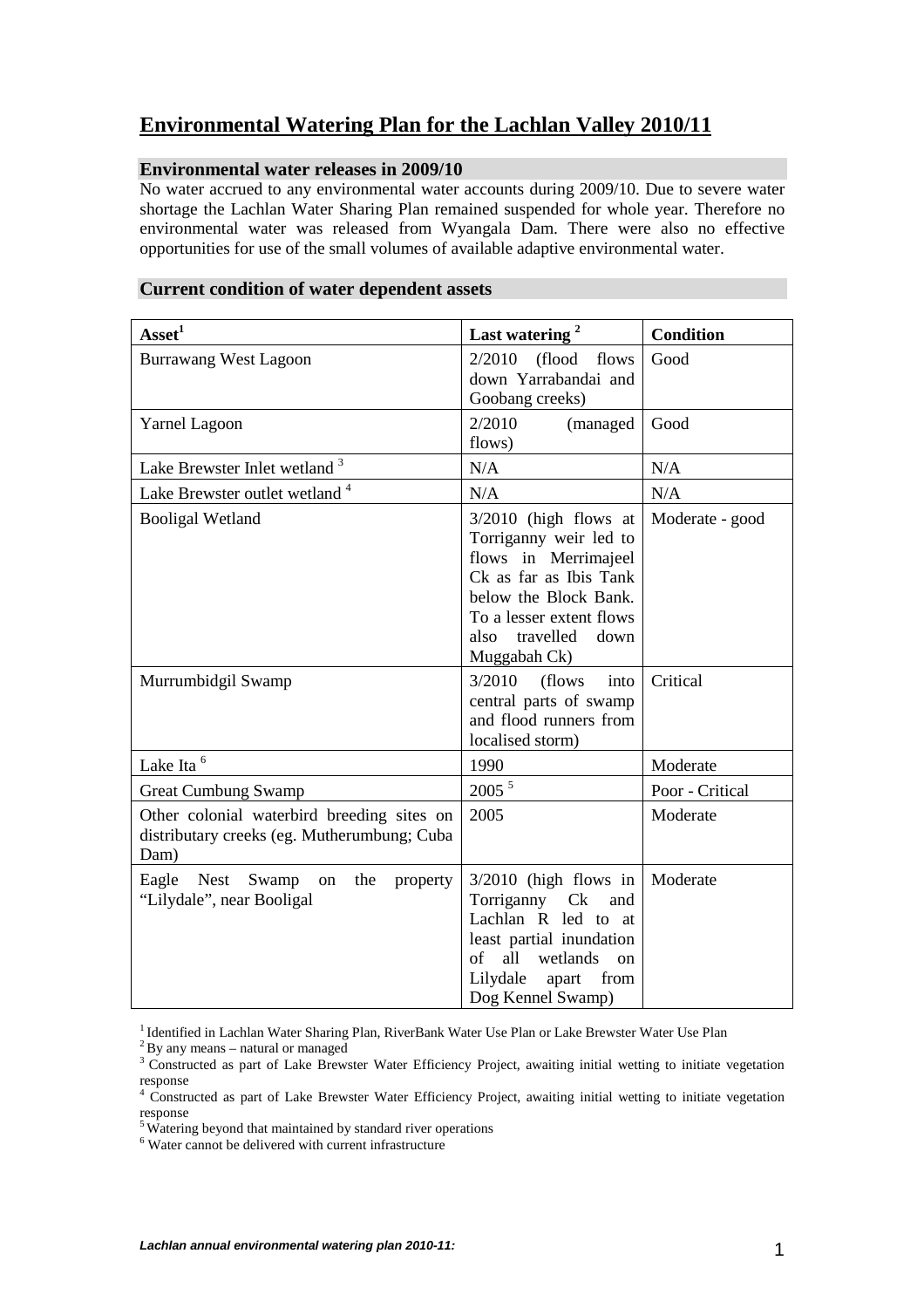# **Volumes of environmental water available**

| <b>Account</b>                  | Maximum limit (ML)                                                                                                                                                                | Available (ML) 1/7/10                                                                                                                                                                                                                                                                                        |
|---------------------------------|-----------------------------------------------------------------------------------------------------------------------------------------------------------------------------------|--------------------------------------------------------------------------------------------------------------------------------------------------------------------------------------------------------------------------------------------------------------------------------------------------------------|
| Translucent dam                 | 350,000                                                                                                                                                                           | Rules-based                                                                                                                                                                                                                                                                                                  |
| <b>ECA</b>                      | 20,000                                                                                                                                                                            | $\Omega$                                                                                                                                                                                                                                                                                                     |
| <b>WQA</b>                      | 20,000                                                                                                                                                                            | $\theta$                                                                                                                                                                                                                                                                                                     |
| RiverBank AEWL <sup>1</sup>     | $25,575$ $(1,000)$ share units of<br>High Security expected to be<br>registered by September<br>2010 and 24,575 share units<br>of<br>General Security<br>registered at July 2010) | 100 ML of HS and 0 ML of<br>GS. (The 1 July 2010 AWD<br><i>provides</i> zero<br>General<br>Security<br>allocation<br>and<br>suspends access<br>all<br>to<br>General Security carry-over<br>until conditions improve. The<br>AWD provides for an<br>allocation of 0.1 ML per<br>share unit of High Security). |
| Commonwealth Holdings           | 82,726 (733 share units of<br>High Security and 81,993<br>units<br>of General<br>share<br>Security registered at July<br>2010)                                                    | 73 ML of HS and 0 ML of<br>GS. (The 1 July 2010 AWD<br>provides zero General<br>Security<br>allocation<br>and<br>suspends access<br>all<br>to<br>General Security carry-over<br>until conditions improve. The<br>AWD provides for<br>an<br>allocation of 0.1 ML per<br>share unit of High Security)          |
| Lake Brewster AEWL <sup>2</sup> | 12,000 (general security)                                                                                                                                                         | $\boldsymbol{0}$                                                                                                                                                                                                                                                                                             |

<sup>1</sup> Includes Parks and Wildlife Group licences

 $2$  12,000 shares of AEW licence with general security status is established

### **Likely environmental watering scenarios**

- Wyangala Dam is at 9.2% capacity (112,000 ML) as at 29/07/10.
- Translucent dam releases occur from 15 May to 15 November when inflows to Wyangala Dam have exceeded 250,000 ML since 1 January, and subject to inflow triggers.
- As allocation plus carryover is less than 50% at 1 July ECA will not be available unless allocation plus carryover exceeds 75%.
- Translucent dam releases, ECA and WQA are not expected to become available while the Water Sharing Plan (WSP) is suspended. For WSP flow rules to be turned back on, it is likely that inflows to Wyangala Dam of more than 400,000 ML (over 38%) are required. Above average rainfall for 2-3 months is required for this scale of inflows.
- While the WSP remains suspended, increases to GS allocations may be made if Wyangala Dam exceeds about 24%, as occurred in 2005/06. If this occurs, there will be further allocations to AEW licences.
- Average rainfall conditions are expected for Lachlan Catchment during July September.
- While the WSP remains suspended, the Lachlan Riverine Working Group (LRWG), State Water and Lachlan Customer Service Committee will provide advice to the Department of Environment, Climate Change and Water (DECCW) on the management of tributary flows for the environment. DECCW is a member of both the LCSC and the LRWG.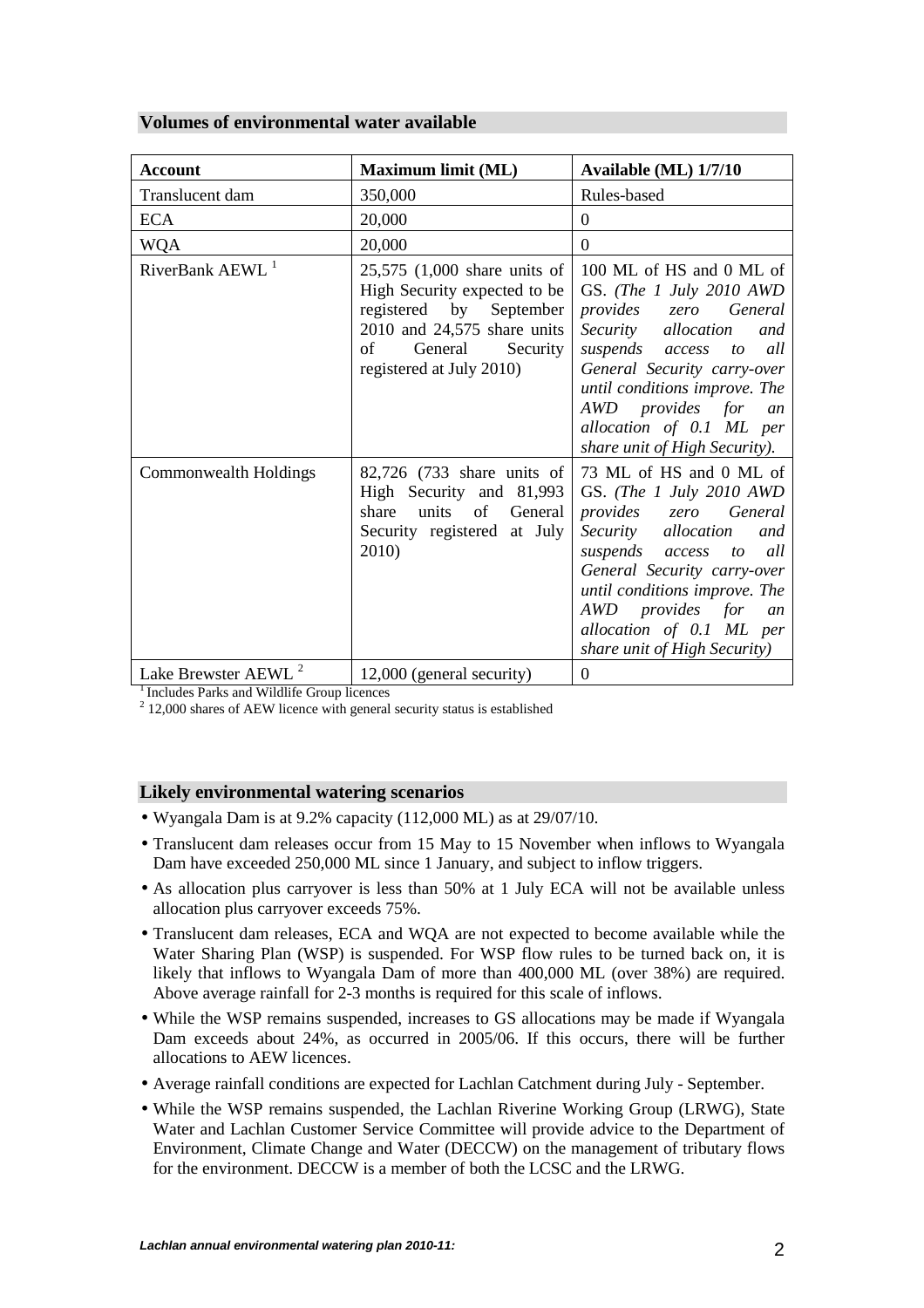- The current flows in the system below Wyangala (at  $28/7/10$ ) are expected to to be sufficient to fill Brewster Weir, deliver a replenishment flow along Booberoi Creek and deliver up to an additional 6,000ML into Lake Cargelligo. Beyond these, the accepted options for August - October period are:
	- The first 500 ML of tributary flows to be used to top up weir pools.
	- The next 1,500 ML received from tributary flows to be directed into the Lake Brewster inflow wetland to facilitate the establishment of wetland plants.
	- Tributary flows between  $2,000 19,000$  ML to be stored in Lake Cargelligo and then used for planned delivery of downstream flows
	- Tributary flows between  $20,000 26,000$ ML to be used for stock and domestic flows to the Merrimajeel/Muggabah creeks. If additional water is available the option to continue flows to fill Murrumbidgil Swamp can be considered.
	- Tributary flows between 26,000 34,000 ML, to be used for stock and domestic flows to Merrowie Creek.
	- Tributary flows between  $34,000 37,000$  ML to be used for stock and domestic flows to Willandra Ck to the homestead.
	- Additional tributary flows could be used for a full stock and domestic delivery to Willandra Ck, for environmental purposes in the Lachlan River, and for diversion into Lake Brewster.
	- The order of priority of the above triggers may change depending on the total volume, flow rate, location of the flow and timing. For example, tributary flows in excess of a flow rate of 600 - 1000 ML/D at Lake Cargelligo Weir can not be diverted into Lake Cargelligo and may be used for other purposes including flows to the environment.
- In summary:
	- $\triangleright$  High probability that Critical Water Planning conditions will remain in place
	- $\triangleright$  Low probability of translucent flows from Wyangala Dam under WSP for period to October 2010
	- $\triangleright$  Low probability of any ECA water
	- $\triangleright$  Low probability of GS allocation.
	- $\triangleright$  High security access licences have available allocation of 0.1 ML per unit share. Therefore 173 ML of High Security water is available under adaptive environmental water licences.
	- $\triangleright$  Low-moderate probability of tributary flows up to 100,000 ML
	- $\triangleright$  Any further volumes of available adaptive environmental water are likely to be less than 1,000 ML.

### **Objectives for environmental water use for 2010/11**

### **A. Under dry conditions**

173 ML of environmental water is available for discretionary use. Given the limited volume available it is likely to be used for objectives 2 or 3, as listed below in scenario B.

### **B. Under average to slightly wet conditions**

1. To fill and retain water in Murrumbidgil Swamp for at least 6 months.

*Reason: condition currently critical and declining. Flooding is essential to retain some of the river red gums alive and provide best chance of preventing loss of ecological character. Requires delivery of a replenishment flow (takes approximately 50 days) in*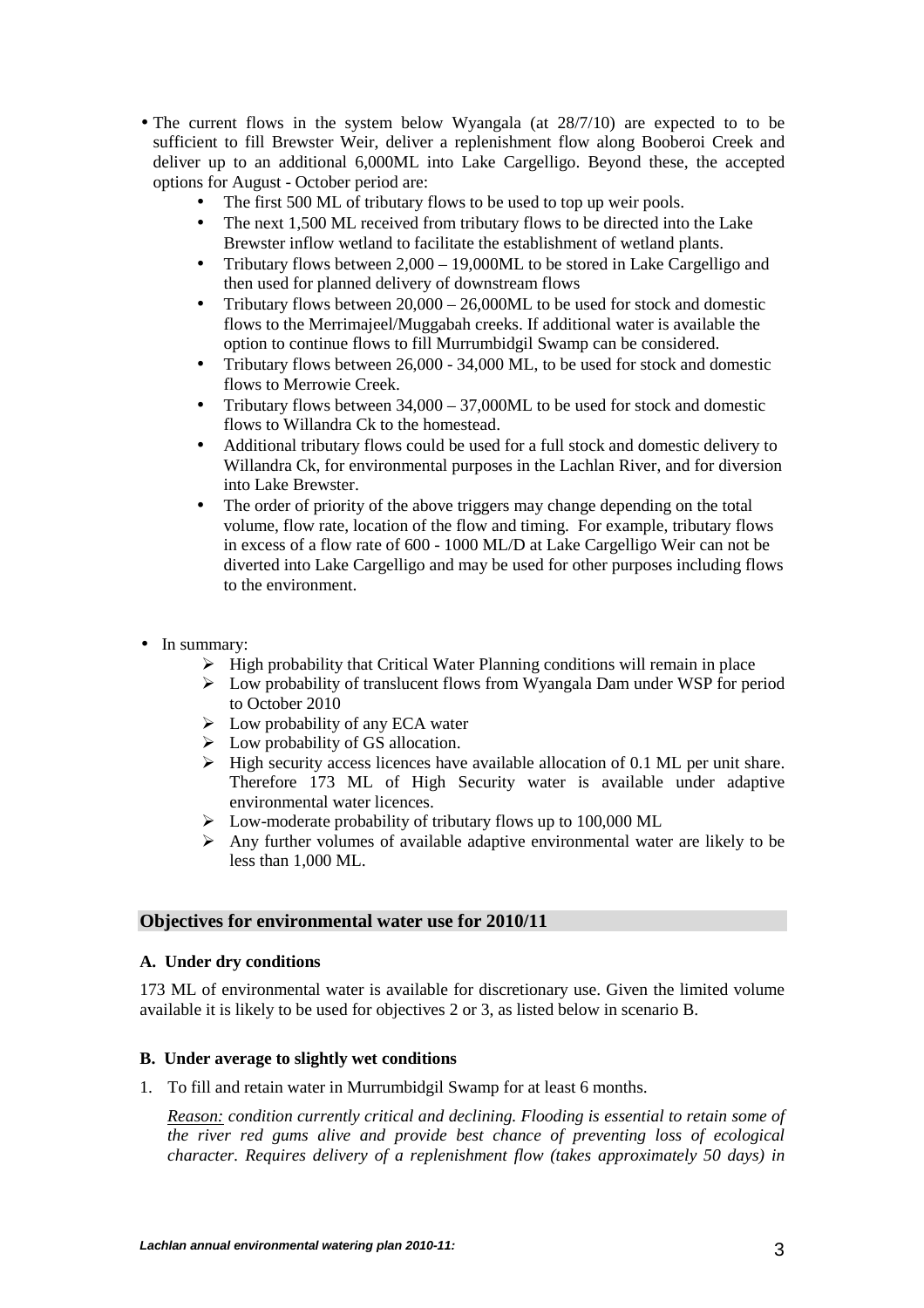*Merrimajeel Creek and at least an additional 1,000 ML of environmental water. Liaise with Merrimajeel Muggabah Creeks Trust.* 

2. To retain the reintroduced population of the threatened purple-spotted gudgeon in Burrawang West Lagoon

*Reason: DPI Fisheries reintroduced purple-spotted gudgeons to this site in 2006, with the aim that recruitment will spread the species further in the Lachlan River. To ensure permanent habitat is maintained an approximate maximum of 150-200 ML of adaptive environmental water is likely to be required if there are no flows in Goobang or Yarrabandai Creeks and due to restricted water allocations.* 

3. To maintain 20-30 hectares of wetland habitat by inundating Yarnel Lagoon during spring – early summer. Flooding is to stimulate frog breeding opportunities and to provide an opportunity for brolga breeding.

*Reason: A benchmarking ecological study highlighted the potential for this wetland to contribute to frog diversity. Follow-up surveys for frogs in 2008 and 2010 have confirmed the presence of a diverse population of frogs. A resident pair of brolgas, rare in this region of NSW and threatened at the State level, has bred previously when conditions were suitable. These conditions can now only be created by active management of water. Depending on the levels of other managed flows down the Wallaroi Ck between 100 - 300 ML of adaptive environmental water are required to flood this wetland for 4-6 months*.

### **C. Under wet to very wet conditions**

Above plus:

4. To inundate all the common reed-beds and significant areas of fringing river red gum woodland in the Great Cumbung Swamp.

*Reason: The terminal Great Cumbung Swamp requires a minimum of 25,000 ML before any measurable ecological benefit occurs. Volumes in the order of 50,000 ML are required to inundate some river red gum woodland. River red gums are currently severely stressed or dead.* 

5. To maintain and allow to complete any colonial waterbird breeding event initiated by replenishment or environmental flows.

*Reason: Ibis (1,000s) and spoonbills (100s) bred in wetlands of Merrowie Creek during 2005/06 in response to delivery of a replenishment flow. Such unexpected breeding responses may become more frequent. The ECA was established under the WSP for this purpose. However, there will be no ECA water available until Wyangala nears full capacity.* 

### **D. Other opportunities**

Negotiations are underway with other landholders for supply of adaptive environmental water to various wetlands in the Lower Lachlan. These are well advanced for lagoons on Lilydale near Booligal. If the arrangements are finalised and small volumes of water (<200 ML) become available, these lagoons will be supplied with water to deliver wetland habitat maintenance flows and to stimulate waterbird breeding opportunities.

*Reason: these small wetlands are strategically located such that they are readily watered, require small volumes and will act to provide seed sources (plants and animals) for wetlands further downstream on the main Lachlan River, Merrimajeel and Muggabah Creeks.*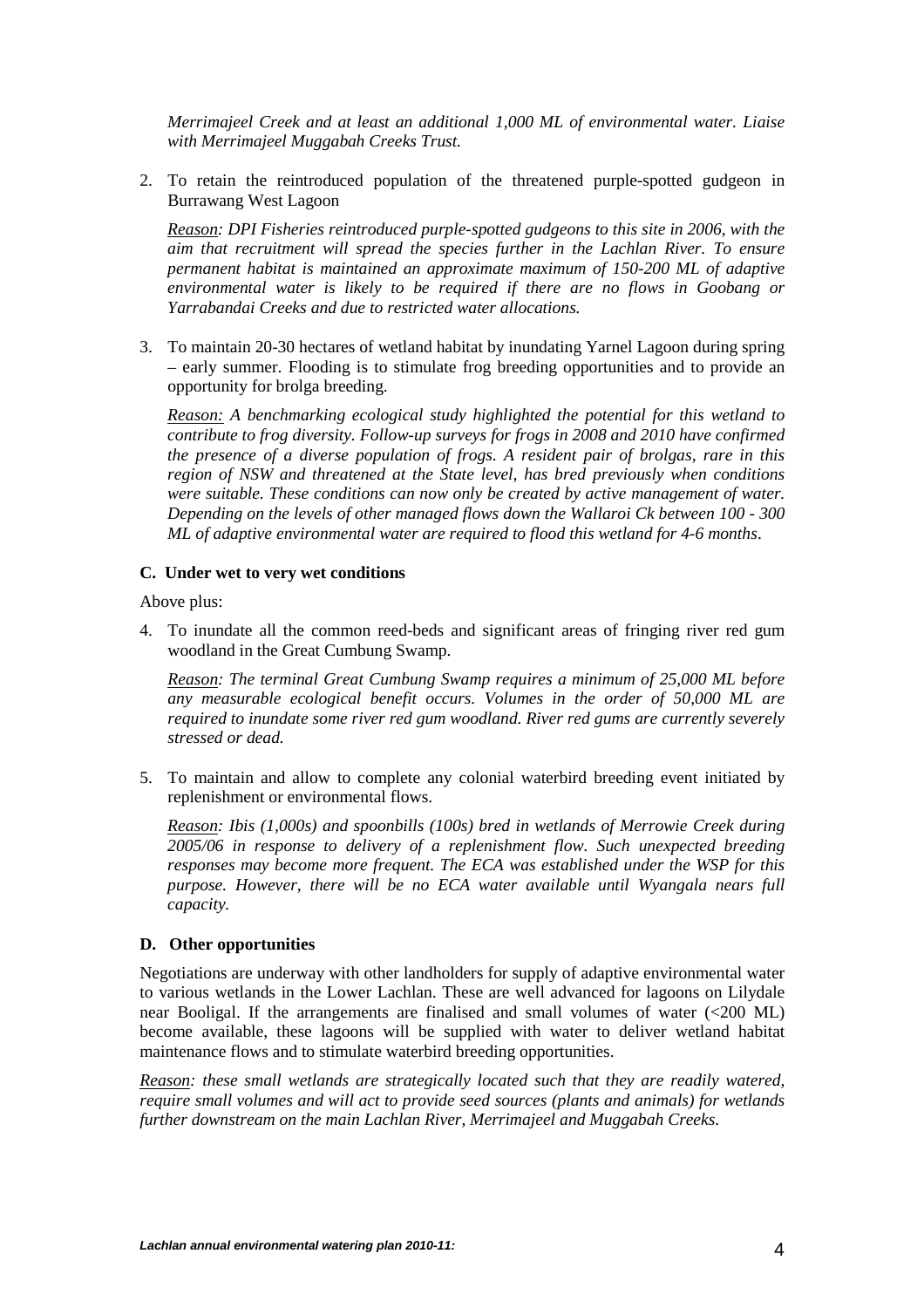# **Risks and mitigating strategies**

| <b>Risk</b>                                                                           | Rating                         | <b>Response</b>                                                                                                        |
|---------------------------------------------------------------------------------------|--------------------------------|------------------------------------------------------------------------------------------------------------------------|
| Unpredictable weather $-$ turns drier than<br>expected                                | High (likely $&$ major)        | Review asset condition and future priorities for<br>watering.                                                          |
|                                                                                       |                                | Flows in mid Lachlan Creeks may be stopped and<br>watering to Yarnel Lagoon and Burrawang West may<br>not be possible  |
| Unpredictable weather $-$ turns wetter than<br>expected                               | Medium (unlikely & major)      | Additional wetting options possible – continually<br>assess volumes available                                          |
| Flow management is uncoordinated                                                      | Medium (possible $&$ moderate) | <b>LRWG</b><br>established<br>has<br>been<br>and<br>regular<br>communication is maintained with State Water and<br>CSC |
|                                                                                       |                                | Develop Implementation Manual for the delivery and<br>accounting of ECA and WQA                                        |
| Water use and works approvals not linked<br>to AEW licences                           | High (possible $&$ major)      | Confirm status with DECCW licensing;<br>seek<br>discretionary one-off approval if necessary                            |
| Estimated<br>flow<br>target<br>volumes<br>are<br>substantially wrong                  | Medium (unlikely & moderate)   | Monitor flow delivery daily and seek adjustments;<br>revise targets for future attempts                                |
| Unforeseen physical impediments to flow<br>delivery                                   | Medium (rare & major)          | Early communication with creek Trusts and State<br>Water; alert licencing if illegal obstructions identified           |
| Water use plan not amended in time to take<br>advantage of other opportunities        | Medium (possible $&$ moderate) | Seek urgent approval from appropriate agency                                                                           |
| Insufficient water available to complete<br>colonial waterbird breeding, if initiated | High (unlikely $&$ severe)     | Reserve 2,000 ML in storage; purchase GS allocation                                                                    |

# **Monitoring, reporting and revising**

**Monitoring** as per RiverBank monitoring plan for adaptive environmental water, and IMEF program for key wetland sites.

### **Reporting** to

- $\triangleright$  Director, Water for the Environment, DECCW: monthly updates on conditions (climate, available environmental water) and weekly updates during flow delivery events.
- $\triangleright$  LRWG will be provided with monthly updates on conditions and weekly updates during flow delivery events.
- Lachlan CMA, via the LRWG, will receive monthly updates on conditions and weekly updates during flow delivery events.
- $\triangleright$  Lachlan Customer Services Committee regular updates at meetings.
- $\triangleright$  Broader community updates in E-water Newsletter.

http://www.environment.nsw.gov.au/environmentalwater/newsletters.htm

This plan is to be **revised** when conditions dictate. Triggers for revision will be sustained catchment or localised rainfall that produces significant flows into storages or in tributaries. If Wyangala remains below 20%, no revisions are expected. Above 20%, monthly revisions may occur. Good communication with State Water and local community representatives will help clarify the timing and scale of revision.

Primary responsibility for identifying and reporting opportunities for revisions to this plan rests with DECCW Senior Wetlands and Rivers Conservation Officer, South Branch.